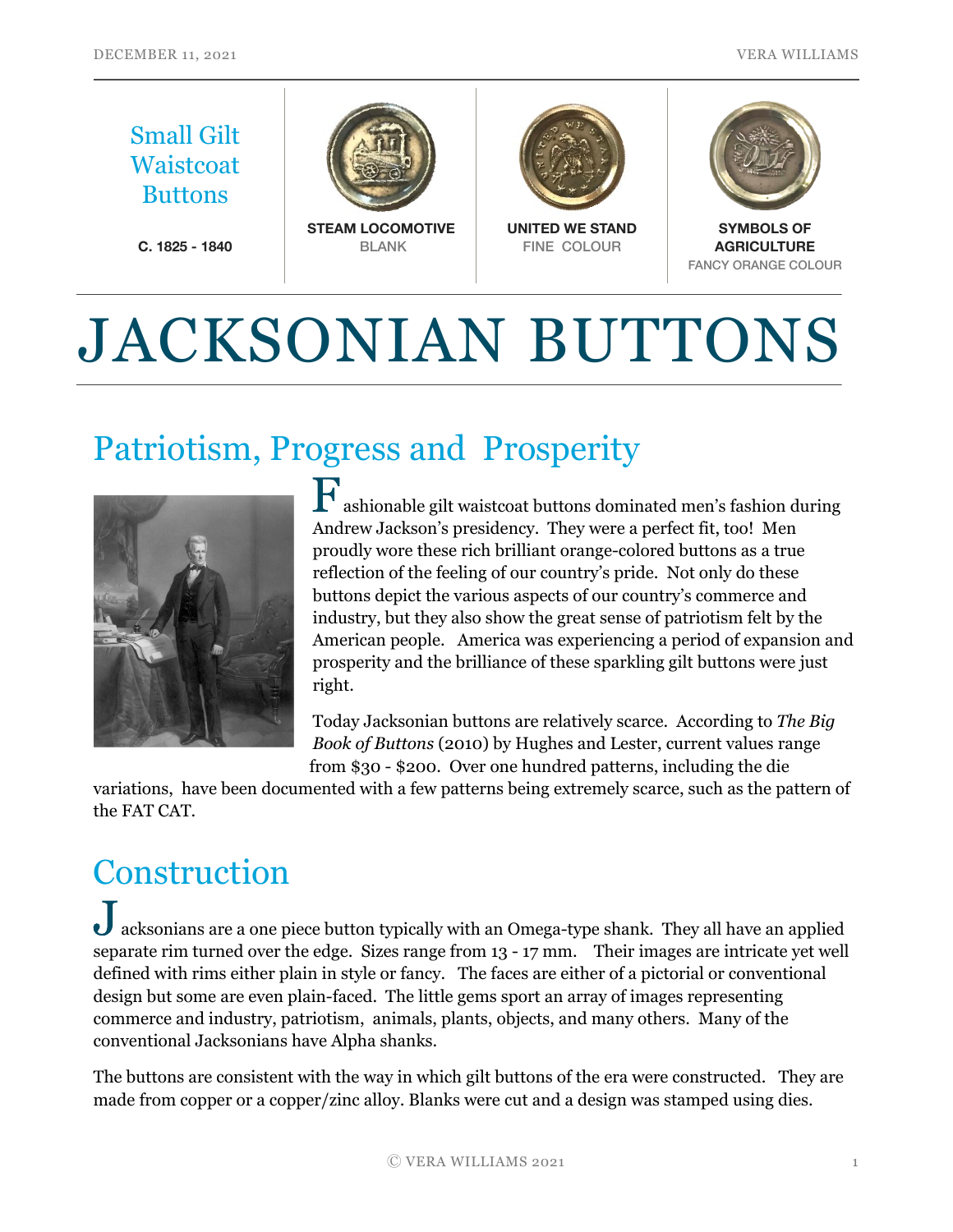Drawn brass wire was bent into an omega shape for the shank, hence the Omega-type name. Heat was used to securely fasten them to the metal blank. The blanks were cleaned in acid bath to burnish and close the pores in the metal. The gilding process involved putting the buttons into a liquid, an amalgam, of gold and liquid nitrate mercury. Nitric acid acted as the catalyst to cause the gold to adhere to the copper as it was being heated. Once removed, the luster-less buttons get a polishing in a stone burnishing spindle until the buttons are a brilliant gold color.

The backmarks on Jacksonian buttons always seem to be of raised lettering but a few have recessed marks. Most conventional designs have recessed backmarks. Some of the factory marks include L. & Kendrick, R. J. & CO. , Scovills, and several others. Quality marks include Extra Colour, Rich Colour, Fancy Orange Colour, and more. Many are quite plain on the back, are blank or bear nonverbal backmarks.

Though these buttons emerged during the John Quincy Adams presidency in 1825, David Johnson, early NBS collector and author, coined the term "Jacksonian Buttons" as these small

### David Johnson, early collector, coined the term "Jacksonian Buttons"

buttons were most popular when Andrew Jackson was the most dominant figure in the US and president, March 4, 1829 - March 1837.

## References:

Frazier, Johnson, *Jacksonians - Progress, Patriotism, and Prosperity*, National Button Convention, Appleton, Wisconsin, August 2013.

Ferguson, Jo., Ferguson, Bob., *Jacksonians,* Just Buttons, Vol. 37, Issue 8-9, pages 5 - 8, 1979.

O"Brien, Mrs. John J., *American Gilt Buttons - Golden Age,* Just Buttons, Vol. 31, No. 6, pages 159 - 169, 1973.

O"Brien, Mrs. John J., *Jacksonians,* Just Buttons, Vol. 31, No. 7, pages 171 - 172, 1973.

Campbell Scarlett, H., *Jacksonians,* NBS, Vol. 9, No. 3, pages 144 - 147, 1950.

Campbell Scarlett, H., *Jacksonian-and their Sisters, Cousins, and Aunts,* NBS, Vol. 10, No. 3, pages 138 - 147, 1951.

*Characteristic features: Omega shank and Rim*







The top button shows the Omega shank and a nonverbal backmark with radiating lines. The next two buttons show a plain and a fancy rim.